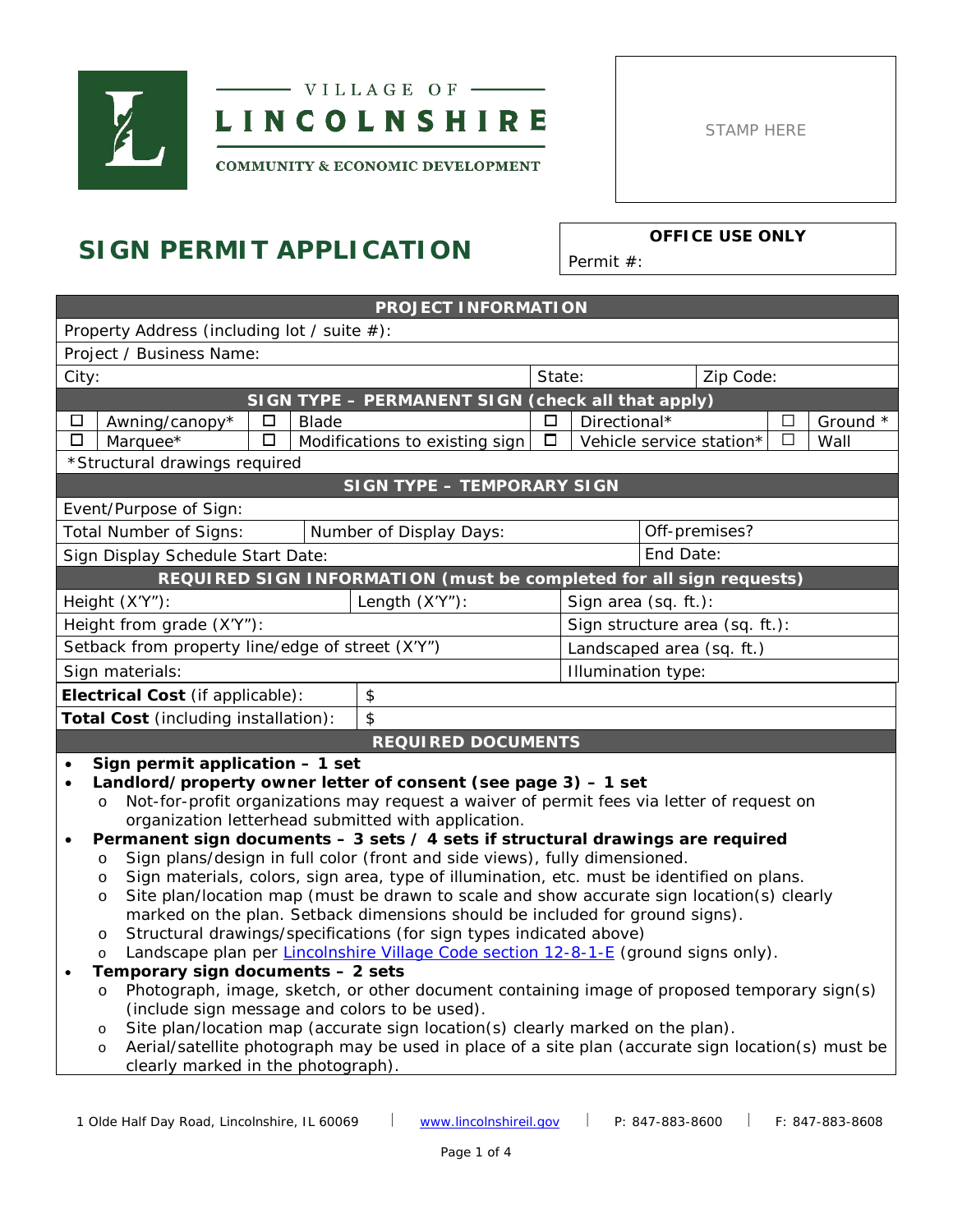## **Sign Permit Application – Village of Lincolnshire, IL – Community & Economic Development**

| <b>CONTACT INFORMATION</b>      |        |           |  |  |
|---------------------------------|--------|-----------|--|--|
| <b>Applicant Information</b>    |        |           |  |  |
| Name:                           |        |           |  |  |
| Company:                        |        |           |  |  |
| Email:                          |        |           |  |  |
| Address (including suite $#$ ): |        |           |  |  |
| City:                           | State: | Zip Code: |  |  |
| Phone:                          | Cell:  | Fax:      |  |  |

| Owner Information (if different than applicant) |       |      |  |  |
|-------------------------------------------------|-------|------|--|--|
| Name:                                           |       |      |  |  |
| Company:                                        |       |      |  |  |
| Email:                                          |       |      |  |  |
| Address (including suite $#$ ):                 |       |      |  |  |
| City:<br>State:<br>Zip Code:                    |       |      |  |  |
| Phone:                                          | Cell: | Fax: |  |  |

| Tenant Information (tenant submittal requires owner authorization) |       |      |  |  |
|--------------------------------------------------------------------|-------|------|--|--|
| Name:                                                              |       |      |  |  |
| Company:                                                           |       |      |  |  |
| Email:                                                             |       |      |  |  |
| Address (including suite $#$ ):                                    |       |      |  |  |
| City:<br>State:<br>Zip Code:                                       |       |      |  |  |
| Phone:                                                             | Cell: | Fax: |  |  |

| Contractor Information   Type of Contractor: |       |      |  |  |  |
|----------------------------------------------|-------|------|--|--|--|
| Name:                                        |       |      |  |  |  |
| Company:                                     |       |      |  |  |  |
| Email:                                       |       |      |  |  |  |
| Address (including suite $#$ ):              |       |      |  |  |  |
| City:<br>Zip Code:<br>State:                 |       |      |  |  |  |
| Phone:                                       | Cell: | Fax: |  |  |  |

| Contractor Information   Type of Contractor: |       |      |  |  |
|----------------------------------------------|-------|------|--|--|
| Name:                                        |       |      |  |  |
| Company:                                     |       |      |  |  |
| Email:                                       |       |      |  |  |
| Address (including suite $#$ ):              |       |      |  |  |
| City:<br>State:<br>Zip Code:                 |       |      |  |  |
| Phone:                                       | Cell: | Fax: |  |  |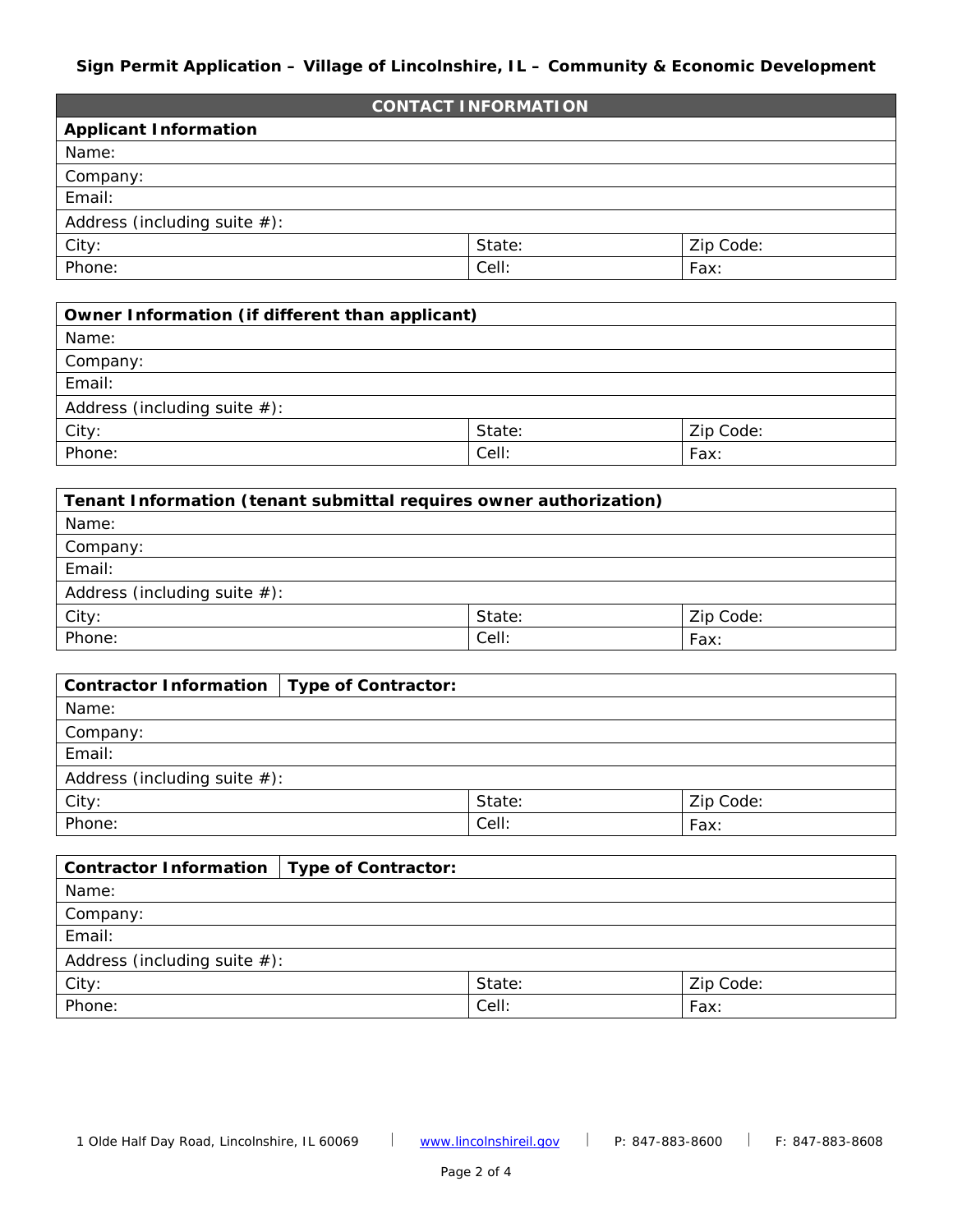#### **SUBMITTAL STATEMENT**

I, , certify that the information contained in this application, attached plans, and specifications, and other attached documentation is true to the best of my knowledge. I also recognize that as the permit applicant, all fees and requirements associated with the review and future approval of the work described herein are my responsibility.

Signature: Date:

# **DESIGN PROFESSIONAL INFORMATION**

**(if required by Building Official – not Required for Temporary Sign Permits)**

Name:

Company:

Email:

Address (including suite  $#$ ):

City:  $\begin{array}{c|c} | \text{State:} & | \text{Zip Code:} \end{array}$ Phone:  $|\text{Cell:}|\text{Cell:}|\text{Fax:}$ 

License #:

I, 1. 2010 1. [1] Allen Languard and and/or designed the documents of the documents of the documents associated with this application, and therefore, take responsibility for the design work on behalf of a registered design firm. In addition, I certify that the information contained on the attached plans and specifications, and other attached documentation is true to the best of my knowledge, and accurately depicts the subject site on the date these documents were prepared.

Signature: <u>Constantine Constantine Constantine Constantine Constantine Constantine Constantine Constantine Constantine Constantine Constantine Constantine Constantine Constantine Constantine Constantine Constantine Consta</u>

## **LANDLORD / PROPERTY OWNER APPROVAL STATEMENT**

A separate landlord/property owner approval letter may be submitted in lieu of completing the following approval statement. Any such letter must be on company letterhead of the ownership party, include a statement granting authorization for the submittal of this application and corresponding plans/documents, and be attached to this application.

I \_\_\_\_\_\_\_\_\_\_\_\_\_\_\_\_\_\_\_\_\_\_\_\_\_\_\_\_\_, certify that as the property owner and/or landlord as identified herein, I have reviewed the information contained in this application, attached plans, specifications, and other attached documentation and hereby authorize the submittal of this application, attached plans, specifications, and other attached documentation for the installation of the documented sign at the location(s) identified.

Signature: Date: Date: Date: Date: Date: Date: Date: Date: Date: Date: Date: Date: Date: Date: Date: Date: Date: Date: Date: Date: Date: Date: Date: Date: Date: Date: Date: Date: Date: Date: Date: Date: Date: Date: Date: D